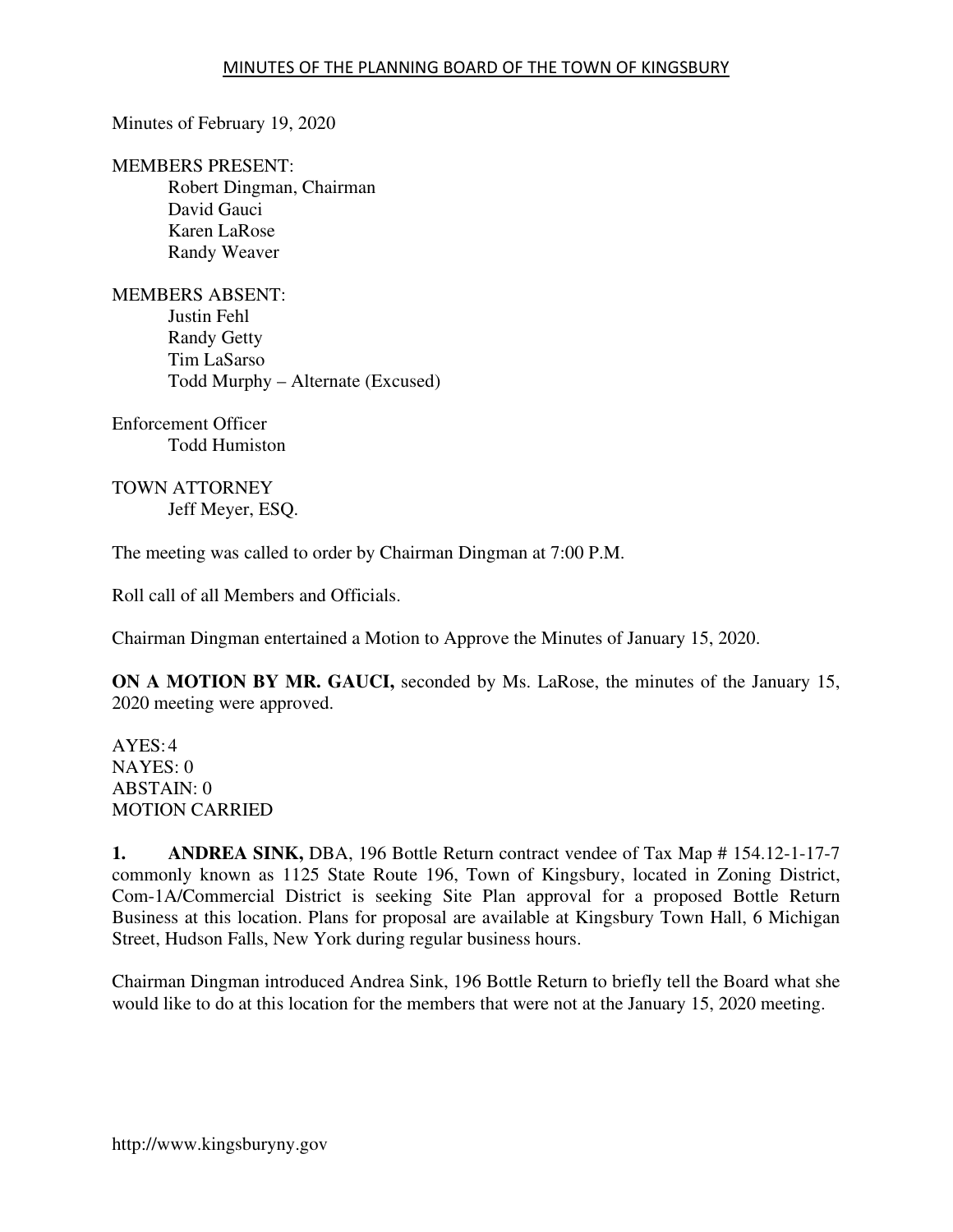Planning Board Meeting February 19, 2020 Page 2 of 5

Ms. Sink stated currently she owns three bottle return stores. She would like to move from her current location, 2085 State Route 196 to 1125 State Route 196. She feels this is a better location. She has not had any problems at the Adamsville location with the Town of Kingsbury or any of the other Towns she is representing. She does a lot of fund raisers for the community.

There will be no storage outside. She did ask the landlord for two small dumpsters that would be kept inside and put out at night for pick up.

Discussion ensued among the Board with questions addressed by the Applicant.

There being no comments from the public, Chairman Dingman closed the public hearing.

The Board then reviewed the proposed Resolution.

# **Resolution No. 1 of January 15, 2020**

**SITE PLAN REVIEW** – Andrea Sink, DBA 196 Bottle Return, as contract vendee of Tax Map #: 154.12-1-17 commonly known as 1125 State Route 196, Town of Kingsbury, located in the COM 1A / Commercial Zoning District, is seeking Site Plan approval for a bottle return business at this location. This action is pursuant to Section 280-23 (G) of the Code of the Town of Kingsbury.

**ON A MOTION BY Randy Weaver**, seconded by **David Gauci**, based on all of the evidence and materials submitted by the Applicant and the representations made at the meeting, the Application is hereby approved subject to the following conditions:

- 1. The Applicant shall install fencing or similar barrier to prevent public access from the remainder of the premises, not part of this application.
- 2. No outside storage.
- 3. All information and representations contained in the materials submitted by the applicant and discussed at the meeting are incorporated herein as conditions.

**2. BART AND JAMES HERBERICK, ECONOMY SELF STORAGE**, owner of Tax Map # 121.-1-2.5 commonly known as 4340 State Route 4, Hudson Falls, New York, located in Zoning District Com-1A/Commercial District is seeking Site Plan approval to move three (3) parking spaces on the northeast side of the property to the front of the office building and add a storage unit at this location. Plans for proposal are available at Kingsbury Town Hall, 6 Michigan Street, Hudson Falls, New York during regular business hours.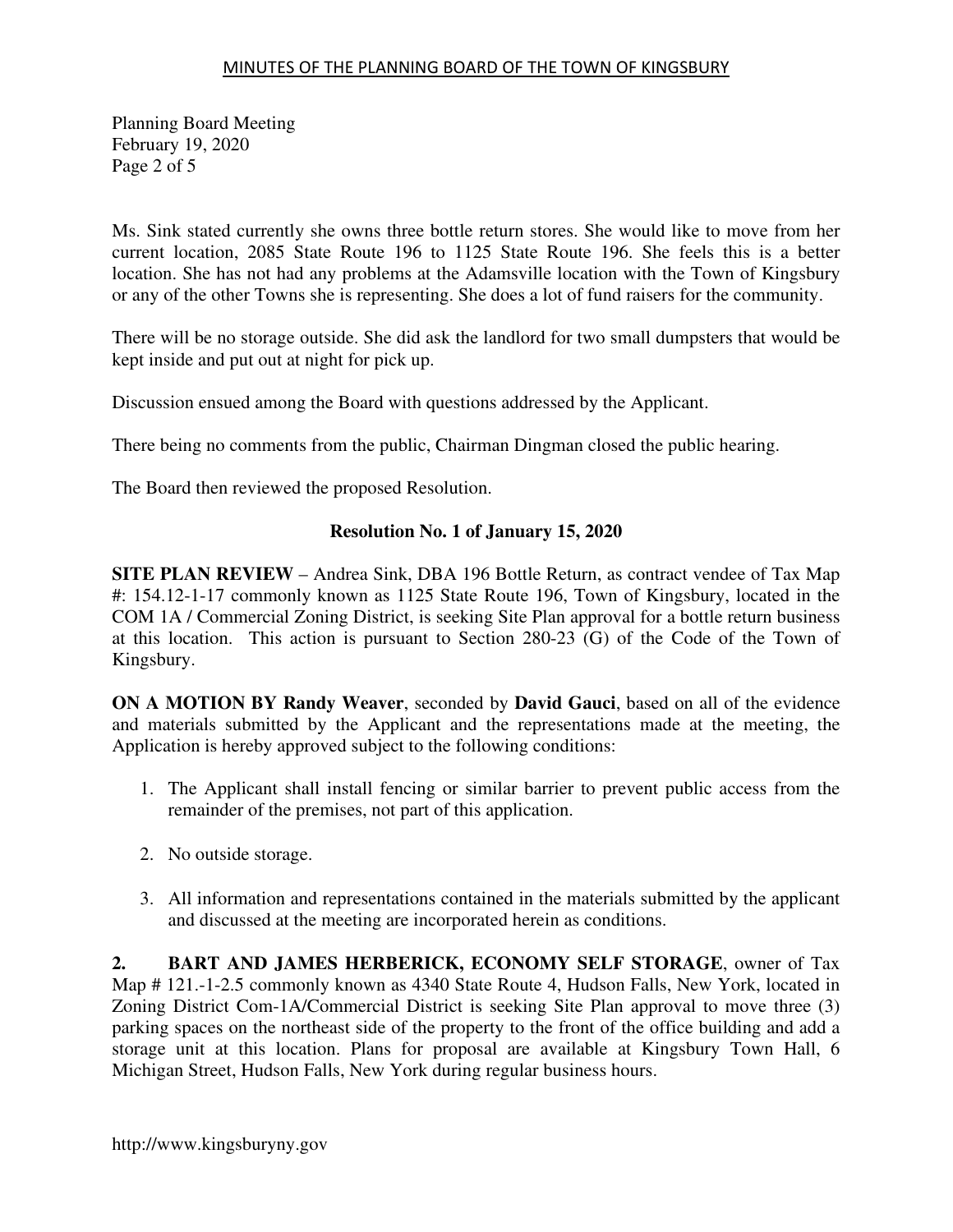Planning Board Meeting February 19, 2020 Page 3 of 5

Chairman Dingman introduced Bart Herberick, Economy Self Storage to address the Board.

Mr. Herberick stated he would like to install removable storage units on the northeast side of the property. He would be relocating the parking spaces to the front of the office.

Chairman Dingman questioned if this is an extension of what is being done now and if he is meeting the setbacks.

Mr. Herberick stated this is what they are doing now. The setbacks from the property line will be about ten feet (10') from the property line. The units are moveable units for now. There is also a berm in place at this time.

Discussion ensued among the Board with questions addressed by the Applicant.

**ON A MOTION BY MR. GAUCI**, and seconded by Ms. LaRose the Kingsbury Planning Board declares lead agency status and having reviewed the short form SEQRA submission and having taken a hard look at the potential environmental impacts finds that there are no potential negative environmental impacts anticipated from this project and the Board issued a negative declaration on the project.

Chairman Dingman opened the Public Hearing.

There being no comments from the public, the public hearing was closed.

The Board then reviewed the proposed Resolution.

### **Resolution No. 2 of February 19, 2020**

**SITE PLAN REVIEW** – Bart and James Herberick, as owner of Tax Map #: 121.-1-2.5 commonly known as 4340 State Route 4, Town of Kingsbury, located in the COM 1A / Commercial Zoning District, is seeking Site Plan approval for an expansion of the self storage business at this location. This action is pursuant to Section 280-23 (G) of the Code of the Town of Kingsbury.

**ON A MOTION BY Karen LaRose**, seconded by **Randy Weaver**, based on all of the evidence and materials submitted by the Applicant and the representations made at the meeting, the Application is hereby approved subject to the following conditions: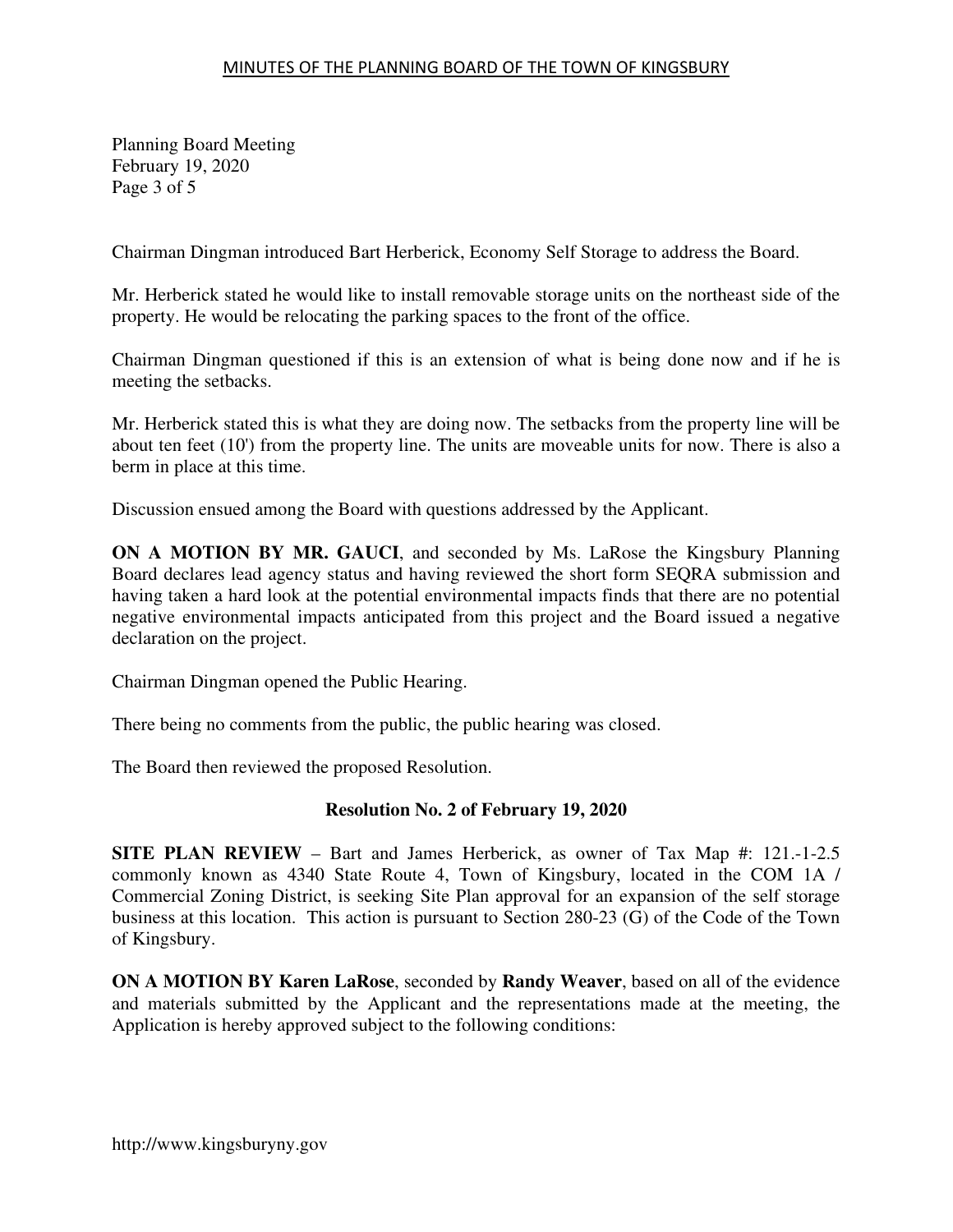Planning Board Meeting February 19, 2020 Page 4 of 5

- 1. No outside storage.
- 2. The new storage containers shall be located outside of the applicable setbacks.
- 3. The terms and conditions contained in the prior approval shall remain in full force and effect.
- 4. All information and representations contained in the materials submitted by the applicant and discussed at the meeting are incorporated herein as conditions.

**3. ANTHONY MUSCATELLO, BETTER THAN NEW HOLDINGS, LLC,** owner of Tax Map # 121.-1-17.5, commonly known as State Route 4 Town of Kingsbury, located in Zoning District, Com-1A/Commercial District is seeking Site Plan approval for a for a proposed Paint Shop Business at this location. Plans for proposal are available at Kingsbury Town Hall, 6 Michigan Street, Hudson Falls, New York during regular business hours.

Chairman Dingman introduced Anthony Muscatello, Better Than New Holdings, LLC to address the Board.

Mr. Muscatello stated he owns Better Than New Painting. He is currently located on the Boulevard, Queensbury. He has 15 to 17 employees at the present time. Mr. Muscatello is waiting to close on the State Route 4, Kingsbury property. He is proposing a 4,800 square foot building at this location. 4,000 feet would be used for a shop with 700 to 800 square feet for offices and rest rooms.

Mr. Muscatello stated he is waiting for Ethan Hall, Rucinski Hall Architecture to finish with the plans. All the setbacks will be met, there will not be any outside storage and would like a sign in the front. There will be seven vehicles on the property in which his employees will be driving home.

Mr. Muscatello stated he will be drilling a well and putting a septic system in.

Mr. Humiston stated Washington County had concerns with disposal of the chemicals.

Mr. Muscatello stated he will be contacting someone to remove any chemicals. There is very little waste if anything at all. They will be complying with the EPA.

Mr. Weaver questioned if Mr. Muscatello painted cars.

Mr. Muscatello stated he does not. He does commercial and residential painting only.